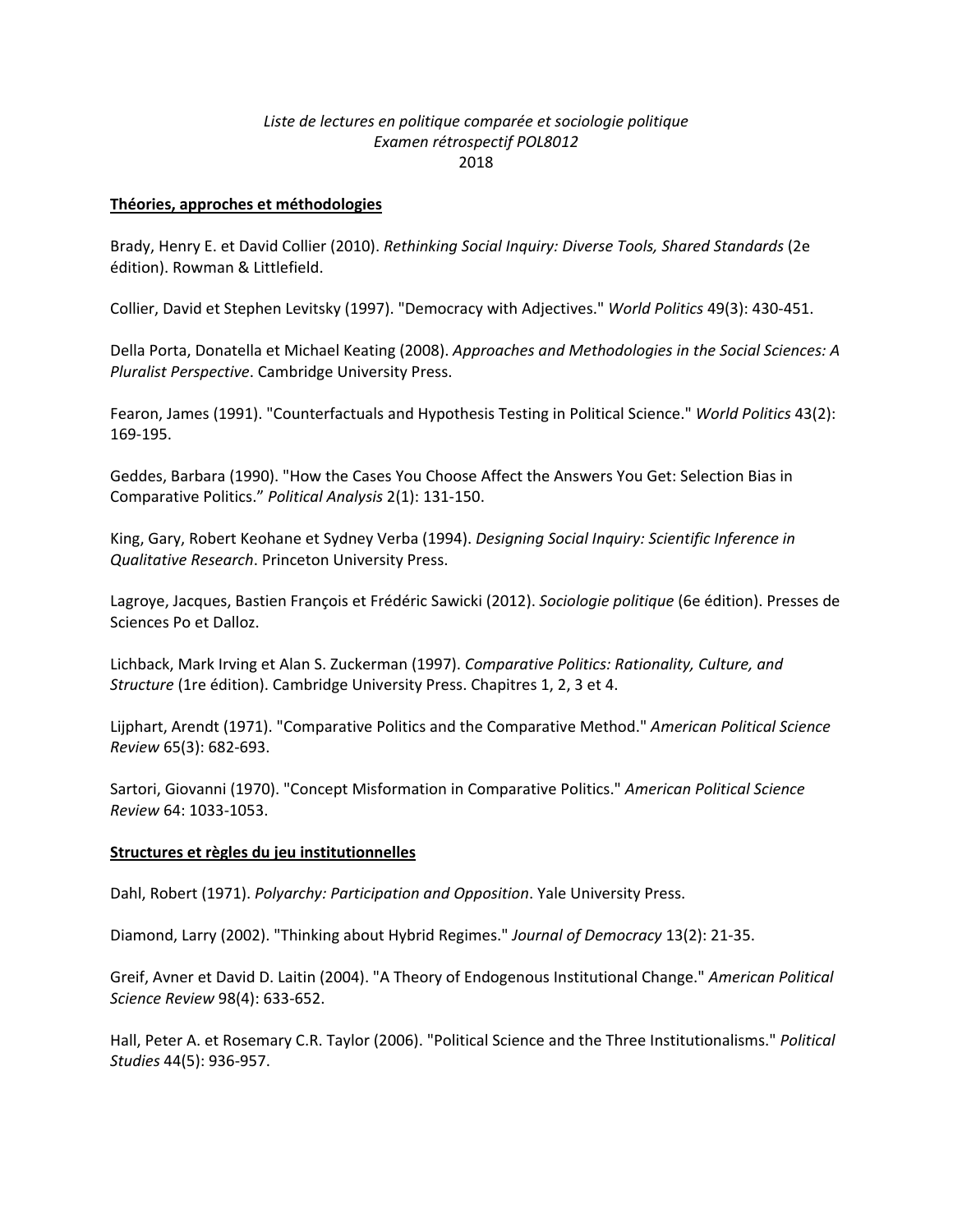Lijphart, Arendt (2012). *Patterns of Democracy: Government Forms and Performance in Thirty‐Six Countries*. New Haven: Yale University Press.

North, Douglass C. et Barry R. Weingast (1989). "Constitutions and Commitment: The Evolution of Institutions Governing Public Choice in Seventeen‐Century England." *Journal of Economic History* 49(4): 803‐832.

O'Donnell, Guillermo (1993). "On the State, Democratization and Some Conceptual Problems: A Latin American View with Glances at Some Postcommunist Countries." *World Development* 21(8): 1355‐1369.

Pierson, Paul (1996). "The New Politics of the Welfare State." *World Politics* 48(2): 143‐179.

Przeworski, Adam et Fernando Limongi (1997). "Modernization: Theories and Facts." *World Politics*, 49(2): 155‐183.

Scott, James C. (1999). *Seeing Like a State: How Certain Schemes to Improve the Human Condition Have Failed*. Yale University Press.

Stepan, Alfred et Cindy Skach (1993). "Constitutional Frameworks and Democratic Consolidation: Parliamentarianism versus Presidentialism." *World Politics* 46(1): 1‐22.

Tsebelis, George (1995). "Decision Making in Political Systems: Veto Players in Presidentialism, Parliamentarism, Multicameralism, and Multipartyism." *British Journal of Political Science* 25:289‐326.

#### **Action collective, contestation et mobilisation**

Anderson, Benedict (1983). *Imagined Communities*. Yale University Press.

Della Porta, Donatella (2001). « Social movements and new challenges to representative democracy. A perspective from Italy ». *Politique européenne* 4(3), 2001 : 73‐103.

Fearon, James D. et David D. Laitin (2003). "Ethnicity, Insurgency, and Civil War." *American Political Science Review* 97(1): 75‐90.

Fillieule, Olivier (2001). « Propositions pour une analyse processuelle de l'engagement individuel. Post scriptum », *Revue française de science politique* 51(1), 2001 : 199‐215.

McAdam, Doug (2001). *Dynamics of Contention*. Cambridge: Cambridge University Press.

Neveu, Érick (1996). *Sociologie des mouvements sociaux*. Éditions La Découverte.

Olson, Mancur (1965). *The Logic of Collective Action*. Cambridge: Harvard University Press.

Tarrow, Sidney G. (2011). *Power in Movement: Social Movements and Contentious Politics* (3e édition). Cambridge: Cambridge University Press.